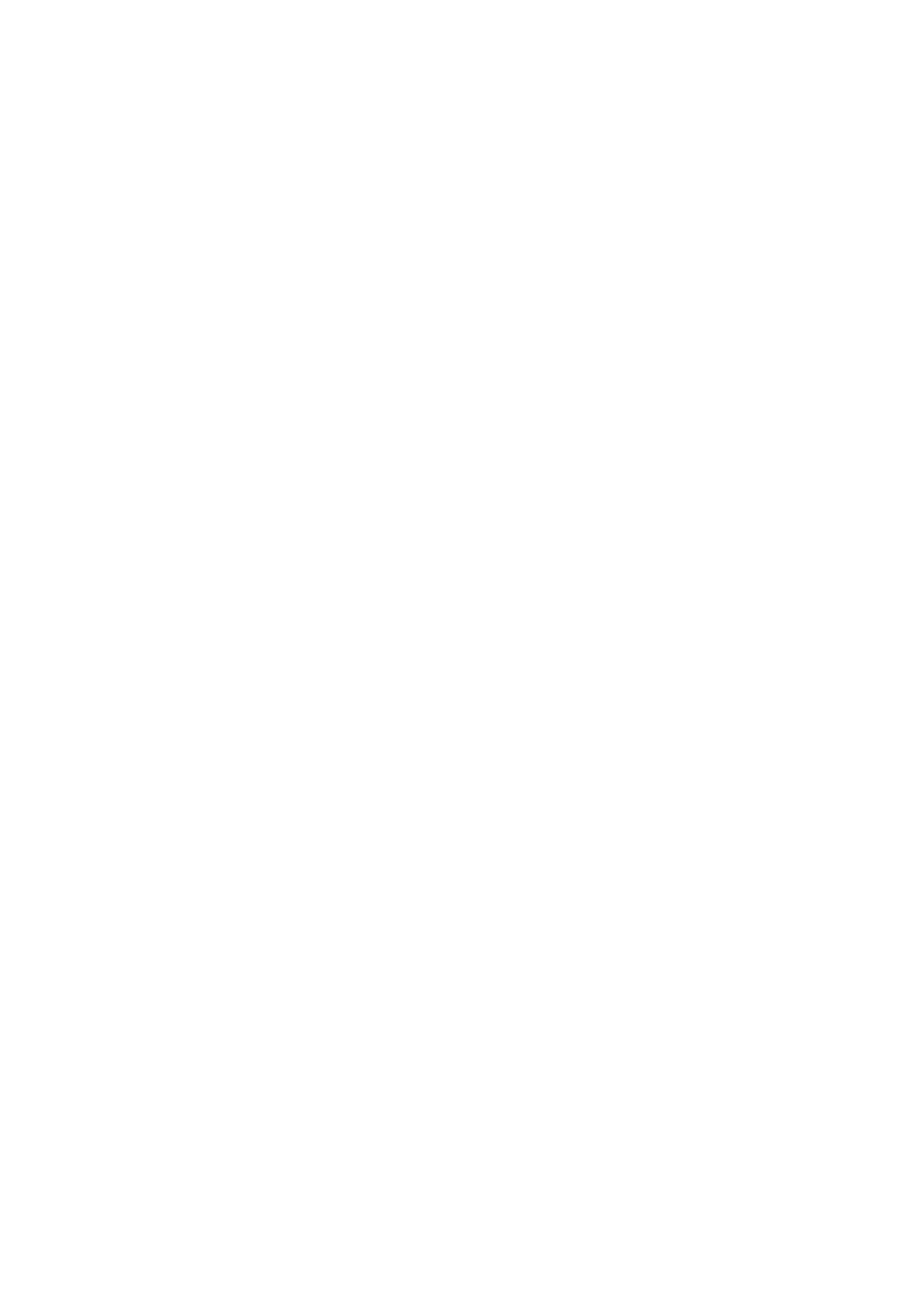

#### **Chapter 25 Contributors and Resources**

### **Websites**

Below is a list of useful websites relating to the conduct of business in Australia:

| Austrade                                                                                          | www.austrade.gov.au   |
|---------------------------------------------------------------------------------------------------|-----------------------|
| <b>Australian Bureau of Statistics</b>                                                            | www.abs.gov.au        |
| Australian Competition and Consumer<br>Commission                                                 | www.accc.gov.au       |
| <b>Australian Industrial Relations Commission</b>                                                 | www.airc.gov.au       |
| Australian National Contact Point for the OECD<br><b>Guidelines for Multinational Enterprises</b> | www.ausncp.gov.au     |
| <b>Australian Securities and Investments</b><br>Commission                                        | www.asic.gov.au       |
| Australian Securities Exchange                                                                    | www.asx.com.au        |
| <b>Australian Taxation Office</b>                                                                 | www.ato.gov.au        |
| <b>Australian Transaction Reports and Analysis</b><br>Centre                                      | www.austrac.gov.au    |
| Commonwealth and state government entry<br>point                                                  | www.gov.au            |
| Commonwealth Department of Employment                                                             | www.employment.gov.au |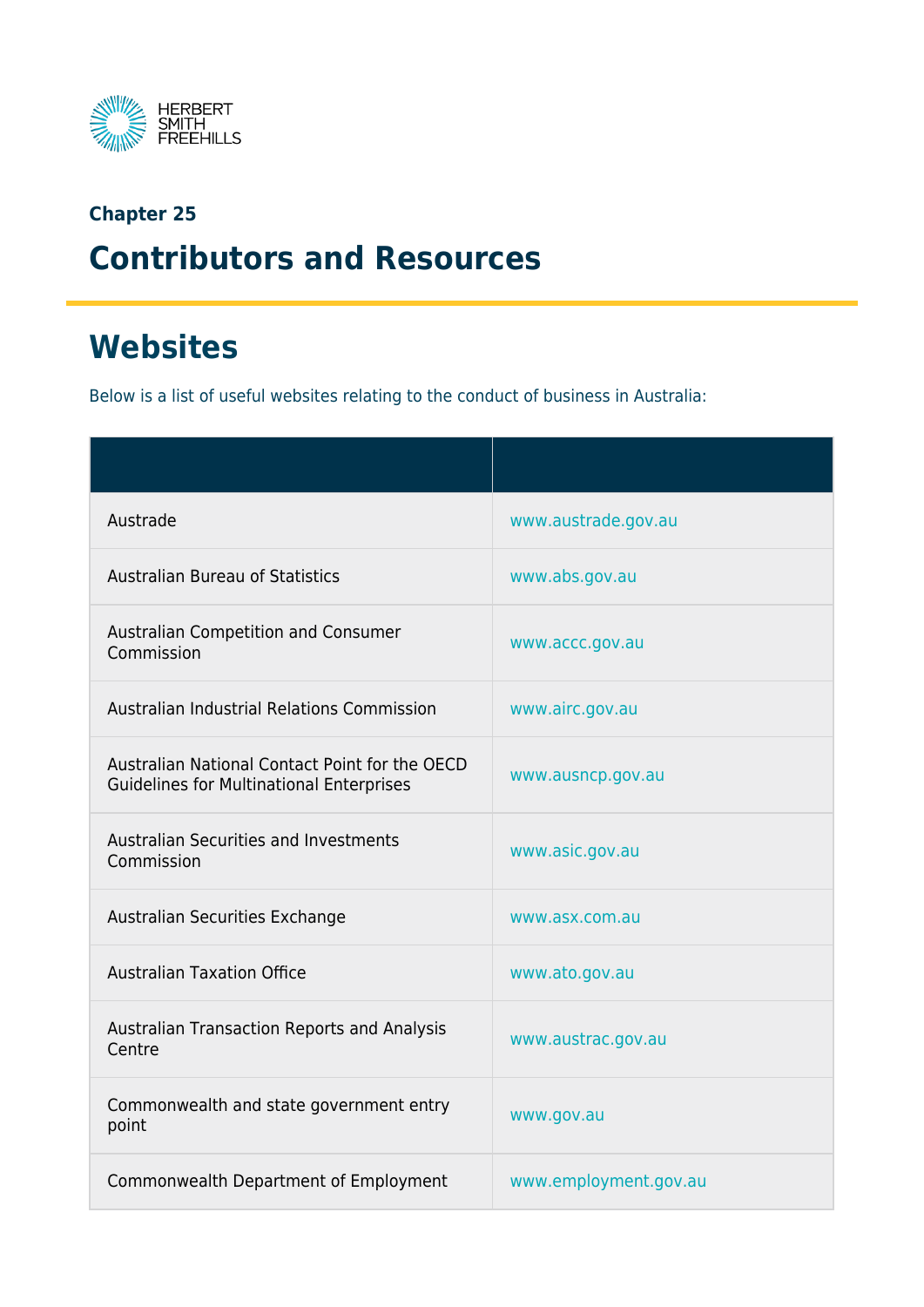| Commonwealth Department of Environment<br>and Energy: Heritage | www.environment.gov.au/heritage/      |
|----------------------------------------------------------------|---------------------------------------|
| Commonwealth Department of Environment<br>and Heritage         | www.environment.gov.au                |
| Commonwealth Department of Foreign Affairs<br>and Trade        | www.dfat.gov.au                       |
| Commonwealth Department of the Treasury                        | www.treasury.gov.au                   |
| Commonwealth Government business entry<br>point                | www.business.gov.au                   |
| Department of Immigration and Border<br>Protection             | www.border.gov.au                     |
| Department of Industry, Innovation and<br>Science              | www.industry.gov.au                   |
| Foreign Investment Review Board                                | www.firb.gov.au                       |
| <b>Herbert Smith Freehills</b>                                 | www.herbertsmithfreehills.com         |
| Infrastructure Australia                                       | www.infrastructureaustralia.gov.au    |
| <b>IP Australia</b>                                            | www.ipaustralia.gov.au                |
| Major Projects Facilitation Agency                             | http://mpaa.gov.au/Pages/default.aspx |
| New South Wales Department of Planning                         | www.planning.nsw.gov.au               |
| New South Wales Office of Environment and<br>Heritage          | www.environment.nsw.gov.au            |

## **Contributors**

Preparing a publication of this nature is only possible due to the great experience and dedication of our people. We would like to acknowledge the contribution of all Herbert Smith